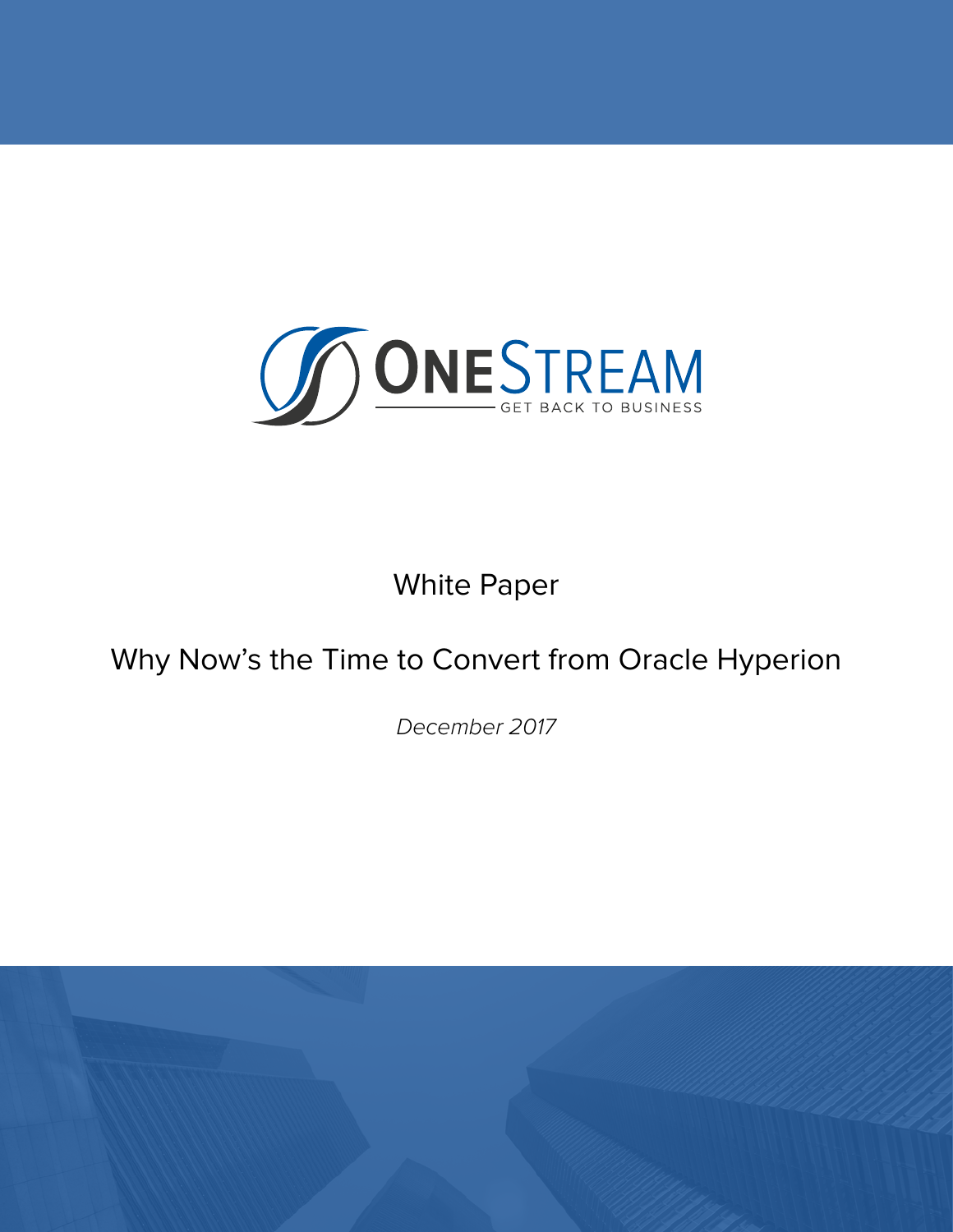# **Table of Contents**

| <b>Introduction</b>                             | pg. 3     |
|-------------------------------------------------|-----------|
| <b>Living with Yesterday's EPM Applications</b> | pg. 3     |
| Introducing OneStream XF SmartCPM <sup>™</sup>  | pg. $4$   |
| Key Advantages and Benefits of OneStream XF     | pg. 6     |
| <b>Customer Examples</b>                        | pg. 8 - 9 |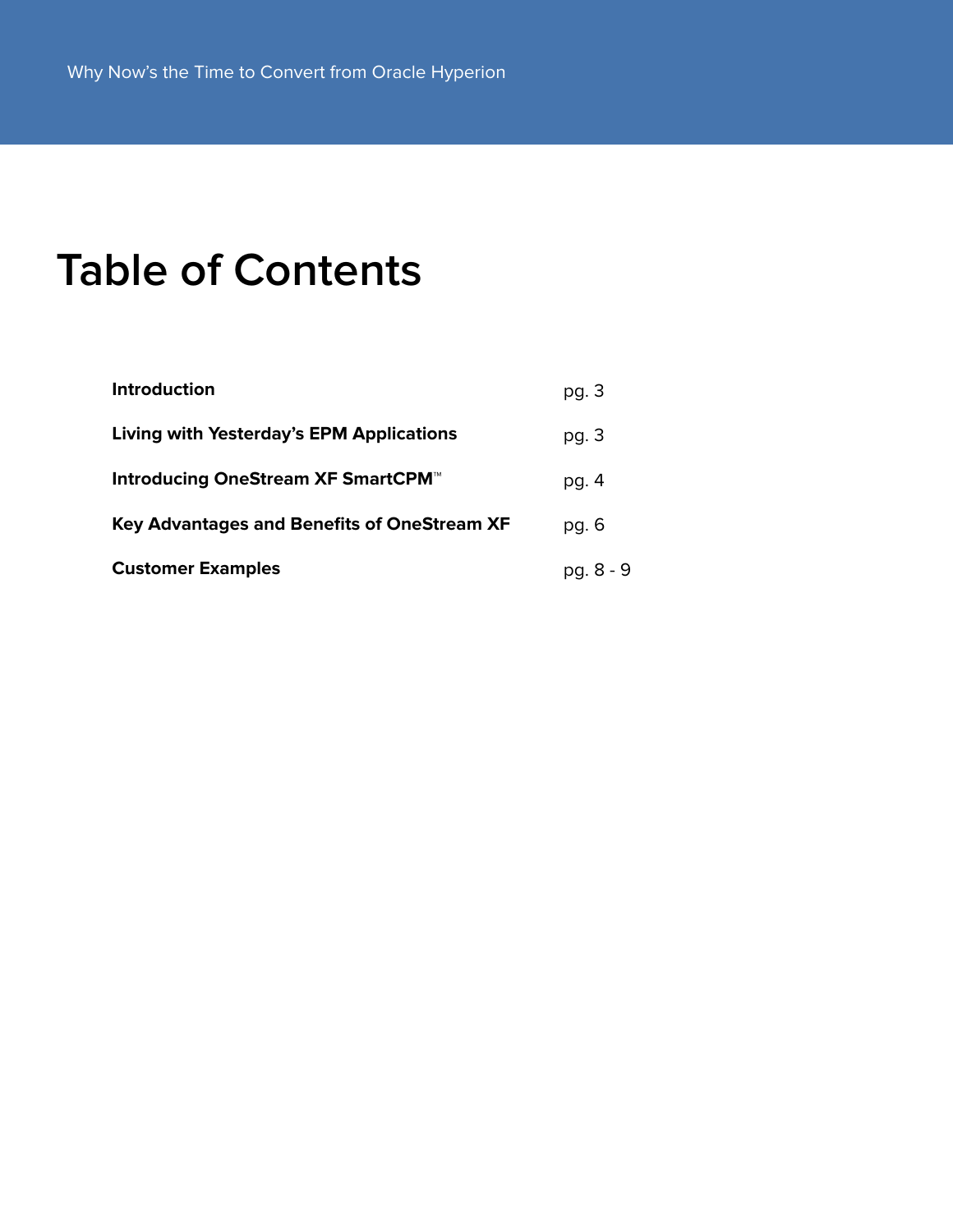#### **Introduction**

Many organizations have relied on Oracle's Hyperion EPM applications for years to support their financial consolidation, reporting, planning and analysis processes. While these applications have provided business value, their fragmented architecture has made them costly to deploy, maintain and upgrade. With these applications approaching their end of life, Oracle is pressuring customers to migrate to its cloud-based EPM applications. But these solutions have the same architecture and challenges as their on-premise ancestors, and in some cases, don't offer equivalent functionality.

Before bowing to Oracle's pressure, smart Finance and IT organizations are considering and evaluating alternatives to Oracle Cloud EPM solutions. This white paper highlights the challenges organizations face with the legacy Hyperion applications, shortfalls of Oracle Cloud EPM applications, and the advantages customers are gaining by converting to OneStream XF, the proven alternative for global enterprises with sophisticated requirements.

# **Living with Yesterday's EPM Applications**

Oracle's Hyperion enterprise performance management (EPM) applications have been in the market for over 15 years, and have helped many organizations improve their budgeting, planning, forecasting, consolidation and reporting processes. However, the fragmented architecture of these applications has made them costly to deploy, maintain and upgrade, especially for large enterprises with extensive deployments. Examples of the challenges customers face with the Hyperion applications include:

- Hyperion Enterprise is no longer supported by Oracle, causing compliance issues
- Data must be moved between Hyperion Planning and Hyperion Financial Management (HFM) to support actual vs. budget variance analysis
- Multiple instances of Hyperion applications are required to address the needs of both corporate and subsidiary or business unit planning and reporting requirements
- An additional module must be licensed to support centralized management of meta data across the Hyperion suite
- Upgrades to new releases can be very costly and disruptive to business processes

In recent years, Oracle has been shifting its R&D investment from their on-premise Hyperion applications to Oracle Cloud EPM applications. While this shift to cloud-based applications alleviates the need to set up and maintain infrastructure to support the applications, not much else has changed. The architecture of Oracle's Cloud EPM applications is still fragmented, and some of these applications are immature and lacking the capabilities of their on-premise ancestors. This results in several challenges for customers:

- Multiple applications required to address all performance management processes
- Data integration between applications is still a manual process
- Data integration with on-premise ERP systems is manual
- Loss of functionality when migrating from Hyperion applications to Oracle Cloud EPM applications
- Higher cost of ownership compared to other cloud-based EPM/CPM solutions
- Many sources of risk and issues with data quality **3** and  $\overline{\phantom{a}}$  3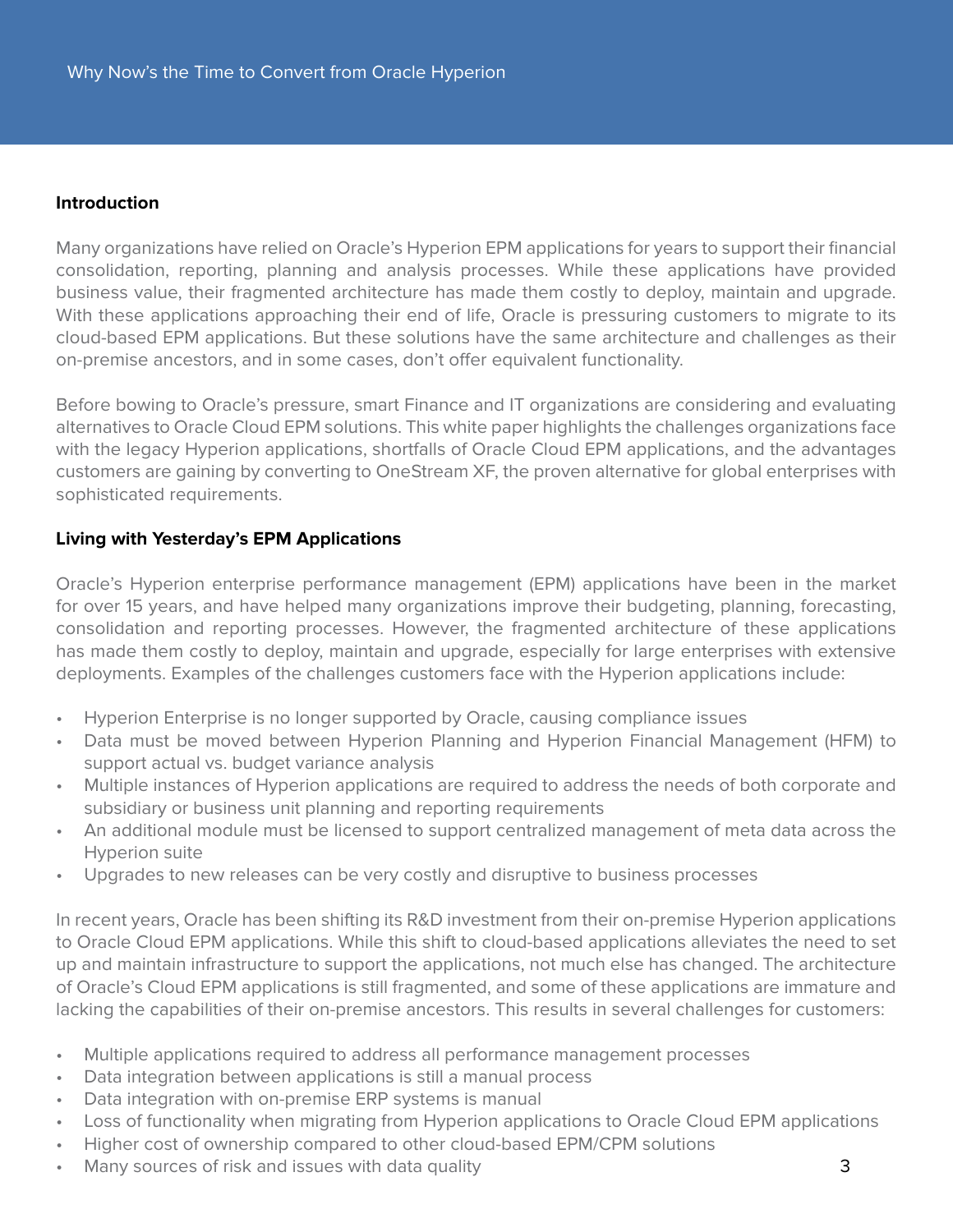

# CPM 1.0 - Application & Product Silos

# Figure 1 – Fragmented EPM Suites Create Risks

IT industry analysts and other experts in the industry are encouraging Oracle Hyperion customers to consider other alternatives before committing to migrate to Oracle's Cloud EPM applications. Viable and proven alternatives are available in the market that have more modern architectures, offer new capabilities, and support on-premise or cloud deployments. One of those proven alternatives is OneStream Software.

# **Introducing OneStream XF SmartCPM™**

OneStream Software is the creation of Finance and Technology thought leaders in the CPM/EPM marketplace. Our founder's experience with the invention of two of the most successful CPM products in the world was an evolutionary step necessary to create OneStream XF.

OneStream CTO Bob Powers is the inventor and original architect of Hyperion Financial Management (HFM). Bob's last role with Oracle/Hyperion was as the Vice President of Development leading the development teams for HFM, Strategic Finance, DRM, and FDM (UpStream). OneStream CEO Tom Shea, along with CRO Craig Colby and COO Jeff DeGrieck, founded UpStream Software.

UpStream Software was a three-time INC 500 Fastest Growing Private Company. Hyperion purchased UpStream in 2006 and renamed the product Hyperion FDM. Oracle subsequently purchased Hyperion in 2007.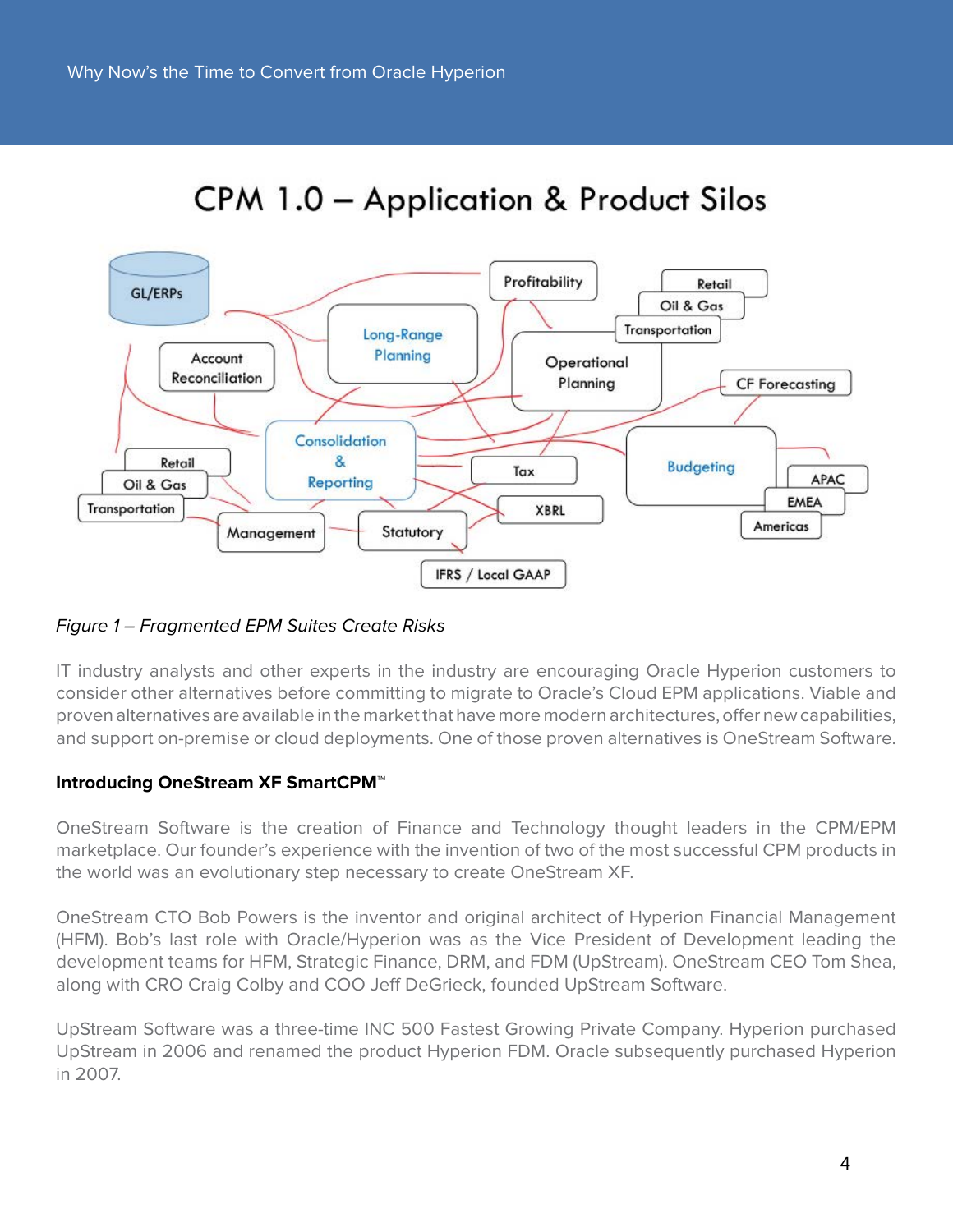

Figure 2 – OneStream SmartCPM™ Platform

OneStream provides a revolutionary corporate performance management (CPM) solution, the OneStream XF SmartCPM platform (XF stands for extensible finance). OneStream XF unifies and simplifies financial consolidation, planning, reporting, analytics and financial data quality for sophisticated organizations.

Deployed via the cloud or on-premise, OneStream is the first and only solution that delivers corporate standards and controls, with the flexibility for business units to report and plan at additional levels of detail without impacting corporate standards – all through a single application. We call this unique capability "Extensible Dimensionality™." (figure 3)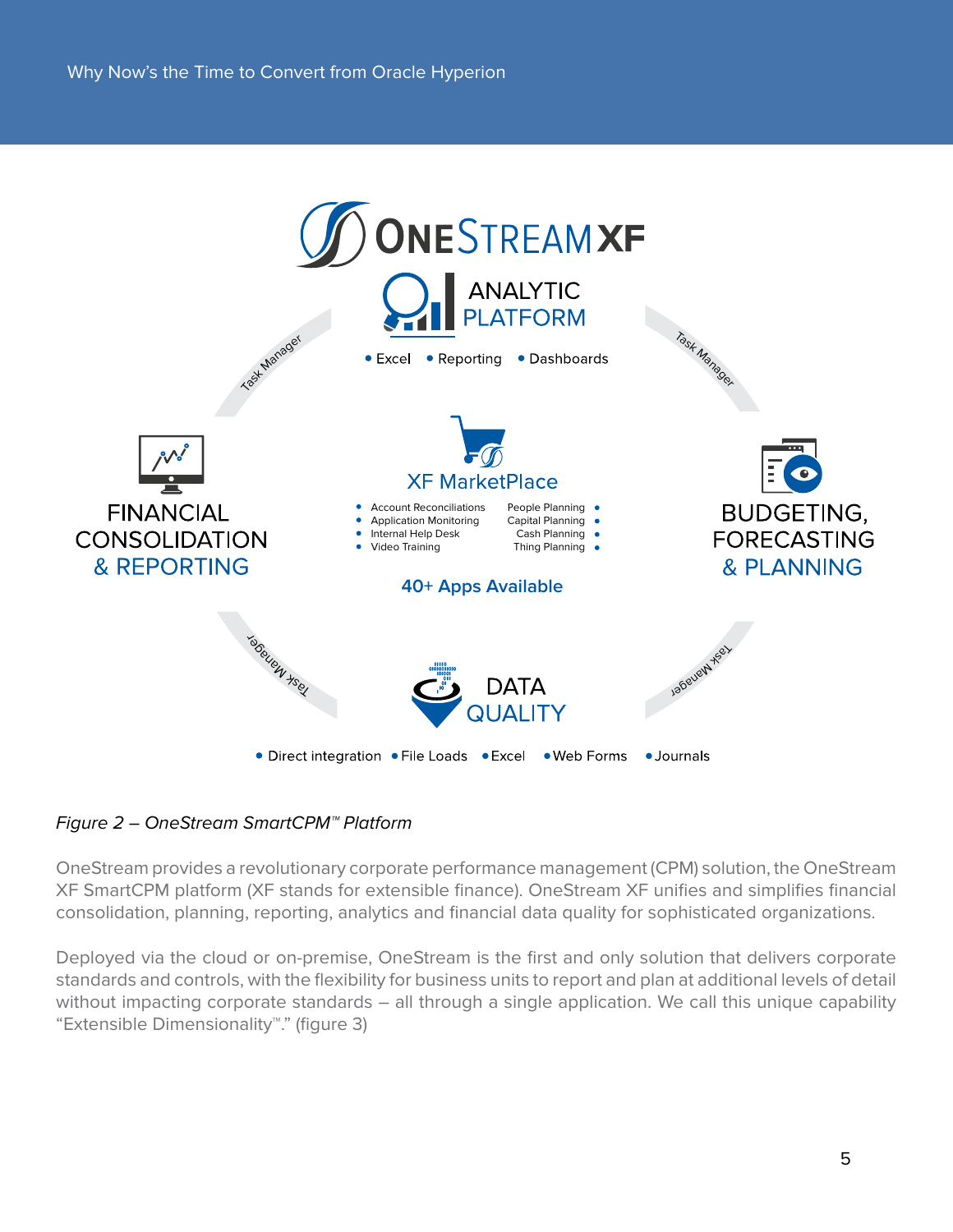

# Figure 3 – OneStream's Extensible Dimensionality™

The hallmark of a SmartCPM solution is the capability of having multiple solutions for actuals, budgets, forecasts, plans, reconciliations, profitability and more all living together in a single application. Each solution benefits from leveraging all that the platform offers. OneStream XF eliminates risky integrations, validations, and reconciliations between multiple products, applications and modules.

Another unique capability of OneStream is the XF MarketPlace. The OneStream XF MarketPlace features downloadable solutions that allow customers to easily extend the value of their CPM platform to meet the changing needs of Finance and Operations. Examples of OneStream XF MarketPlace solutions that are already available and in use by customers include People Planning, CapEx Planning, Cash Planning, Account Reconciliations, Sales Planning, and many others.

#### **Key Advantages and Benefits of OneStream XF**

Hundreds of mid-sized to large enterprises around the world, across industries, have implemented OneStream XF and are seeing the advantages. In fact, 70% of our customers have switched from Oracle Hyperion on-premise applications, and others have migrated from legacy solutions offered by SAP, IBM and other vendors. Key advantages of OneStream XF include: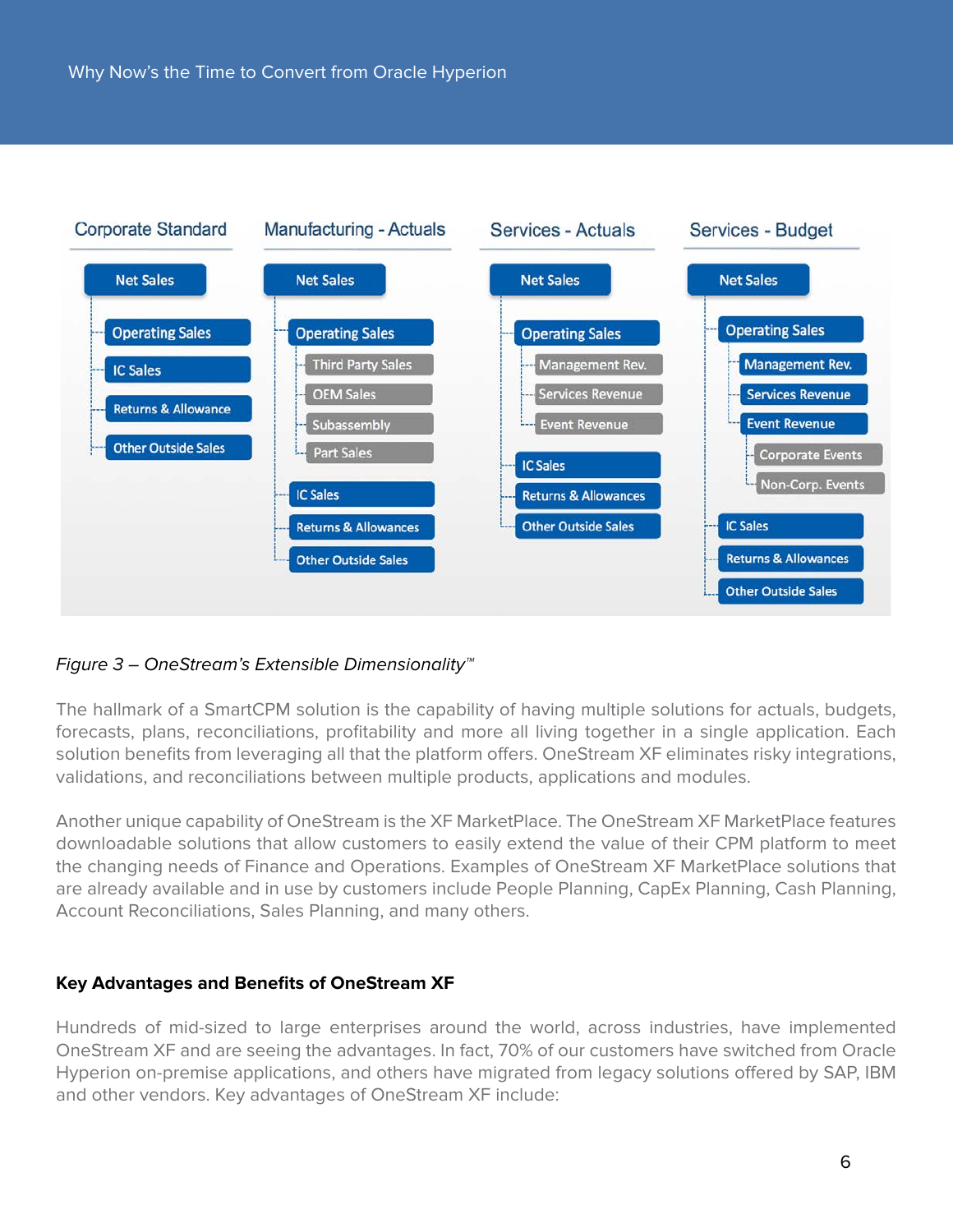- One, unified application for financial consolidation, reporting, budgeting, planning, forecasting, analysis and data quality
- Deep functionality and scalability that meets the more complex needs of large, sophisticated, global enterprises
- Same solution can be deployed in the cloud or on-premise
- Extensible Dimensionality enables BUs to report and plan at a lower level of granularity without impacting corporate standards
- Integrated financial data quality ensures confidence in financial and operating results
- The XF MarketPlace allows customers to extend the OneStream XF SmartCPM Platform to deliver more solutions without adding complexity.

These advantages of OneStream XF translate into substantial business benefits that easily support the business case for replacing legacy applications and converting to OneStream XF. Examples of the business benefits include the following.

# **Reduces the time, effort and cost of maintaining legacy applications**

- Replace multiple legacy systems with one unified application
- Reduce costs of ownership and upgrades
- Shifts Finance staff time from admin to value-added analysis

# **Simplifies financial close, consolidation and reporting**

- Quickly collect, validate and integrate data from financial and operational systems, enable drillthrough to transactional details
- Automate manual steps in the financial close/consolidation process
- Supports complex global consolidation and reporting requirements

# **Improves agility in budgeting, planning and forecasting**

- Aligns BP&F with financial close and actual reporting
- Corporate plans and forecasts linked to more detailed operating plans
- Support more agile planning such as rolling forecasts and driver-based plans

# **Accelerates delivery of new applications, and business insights**

- Unified platform enables standardization and reuse
- XF MarketPlace enables deployment of new applications quickly
- Extensible platform supports rapid creation of new solution
- Accelerates business insights and enhances decision making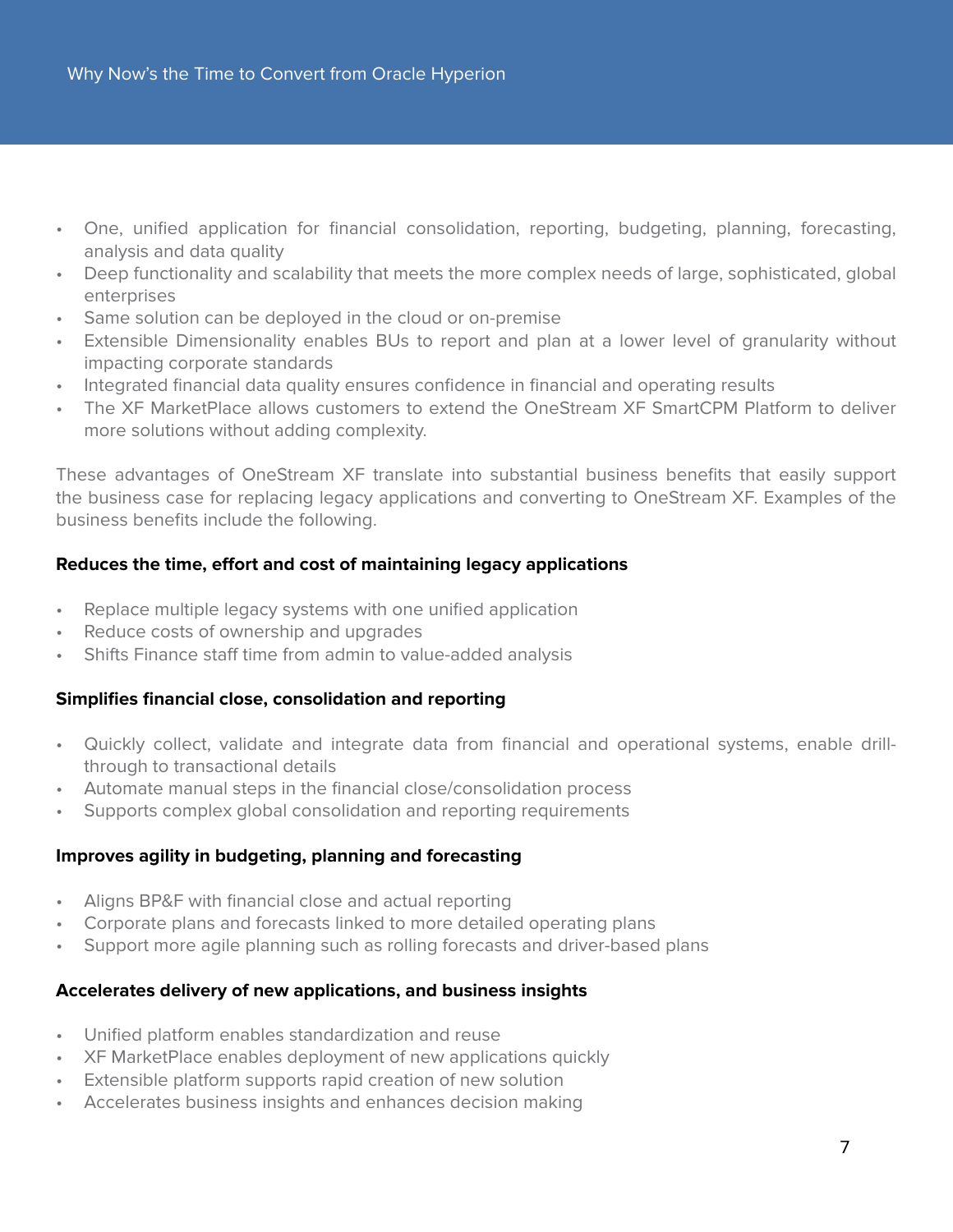### **Customer Examples**

The following are a few specific examples from the hundreds of customers we have worked with and the benefits they have gained from migrating from Oracle/Hyperion applications to OneStream XF.



# **[Melrose PLC – UK-Based Private Equity Investment Company](https://onestreamsoftware.com/success-stories/melrose-plc/)**

Melrose was using Hyperion Enterprise, Hyperion Financial Management (HFM) and Hyperion Financial Data Quality Management (FDM). They were looking for a more agile solution that offered true flexibility when acquiring and divesting businesses quickly while retaining historical data. They also wanted to reduce the burden of maintaining multiple products and integrations, and increase visibility into their data, meta data and process changes.

Melrose implemented OneStream XF for consolidation, management and statutory reporting, as well as weekly treasury cash flow forecasting. By implementing OneStream XF, Melrose had a single platform that complied with their statutory reporting requirements, improved analysis capabilities, increased audit controls and enhanced overall visibility. Additionally, by pushing the close process out to the businesses, OneStream XF made the close process faster and easier.



#### **[Johnson Outdoors - Outdoor Recreation Products Company](https://onestreamsoftware.com/success-stories/johnson-outdoors-inc/)**

Johnson Outdoors was using Hyperion Enterprise and was looking to improve multiple Finance processes – consolidation, reporting, SOX compliance, budgeting, audit support and cash flow reporting. Consolidated operational and sales reporting was extremely time-consuming and painful. And multiple systems were needed to provide consolidated financial reporting, as well as detailed management reporting, to business unit controllers.

Johnson Outdoors implemented OneStream XF for financial consolidation and reporting, forecasting, budgeting and data quality management. Workflow approval levels give group controllers immediate access to their data, so there's no more waiting for corporate to run the consolidation process. Users can leverage OneStream XF to drill back to details in their JD Edwards warehouse, directly from their workflow process, when they need to investigate transactional details. Budgeting was delivered in under 2 months, and OneStream XF now delivers more detailed reporting and analytics in one unified product and application.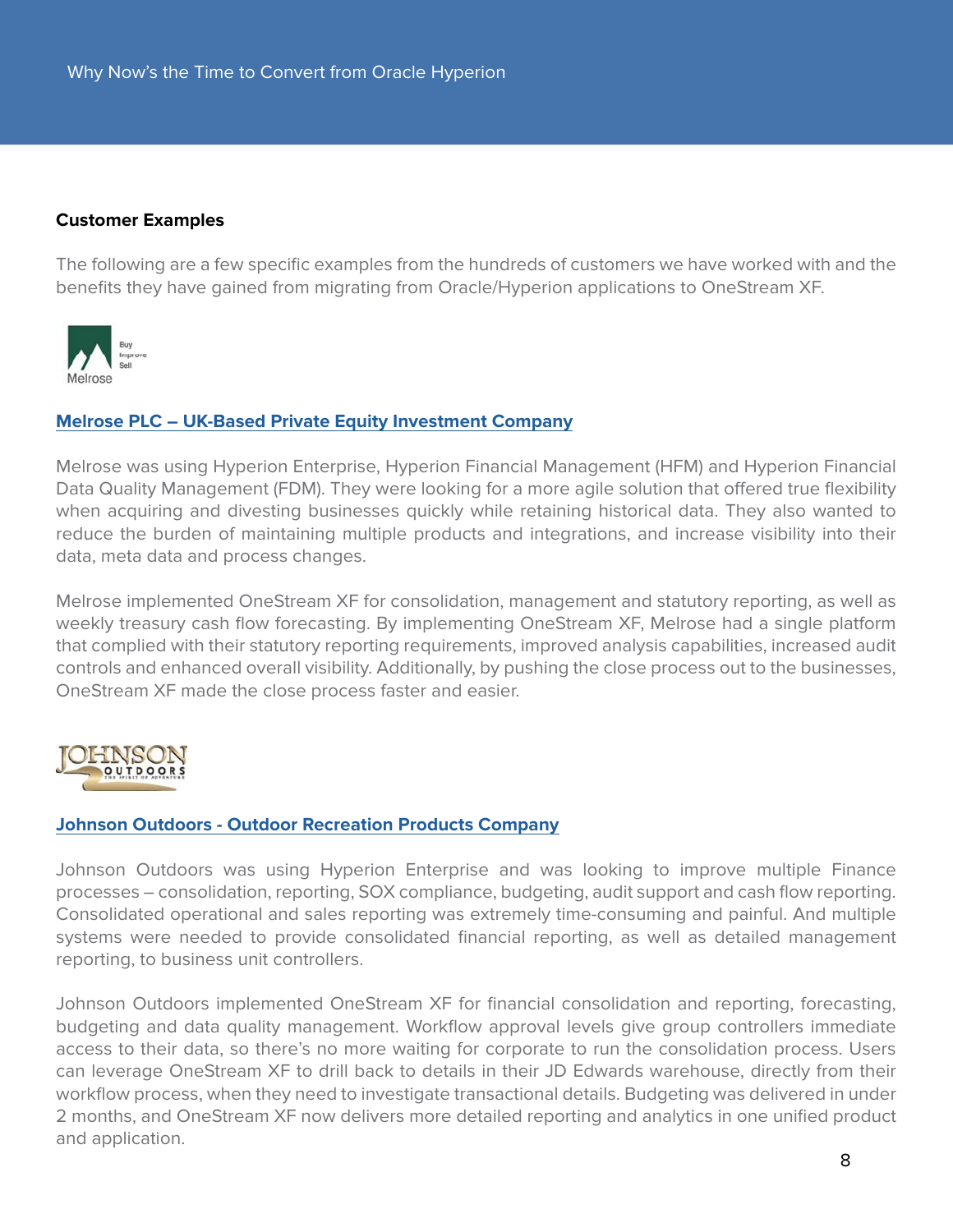

# **[Federal-Mogul - Global Auto Parts Manufacturer and Supplier for OEM and Aftermarket](https://onestreamsoftware.com/success-stories/federal-mogul/)**

Federal-Mogul was using Hyperion Enterprise and was looking for a scalable solution that could be deployed globally over the web for financial consolidation and reporting, budgeting and analysis. The new system needed to be owned by the office of Finance. Federal-Mogul also wanted to give operationally relevant management reporting to the OEM and aftermarket businesses.

Federal-Mogul implemented OneStream XF for financial consolidation and reporting, budgeting, financial data quality management and HR data collection. With over 800 users, Federal-Mogul automated many steps and streamlined the financial close and consolidation process. The new system also delivers powerful management and ad hoc reporting for management and business users.



# **[Guardian Industries - One of the World's Largest Manufacturers of Glass Products](https://onestreamsoftware.com/success-stories/guardian-industries/)**

Guardian Industries needed to replace their custom Hyperion consolidation solution and their homegrown financial reporting solution that relied on IT for improvements and maintenance. They needed a unified solution for all their financial consolidation and reporting, budgeting and analysis requirements. It had to be owned by the office of Accounting, and they also wanted to provide operationally relevant management reporting to the businesses. Finally, they needed to deliver an Accounting-controlled and maintained forecasting solution for their automotive trim division.

Guardian implemented OneStream XF to support financial consolidation, reporting, forecasting and tax data collection in one application all with unique and relevant account and dimension structures for each business unit. By automating tasks such as currency conversion and intercompany eliminations, Guardian has made the financial close process faster and easier.